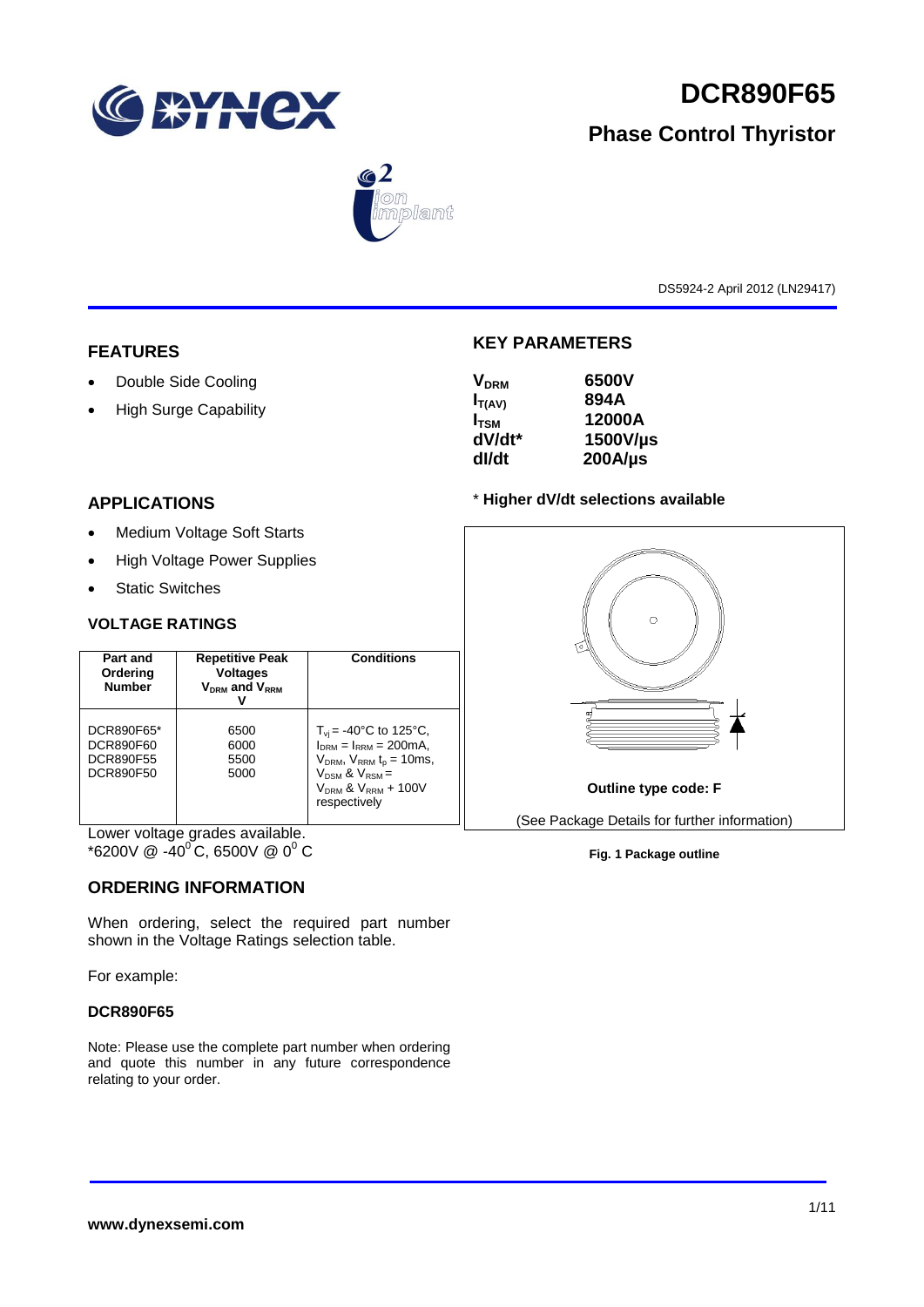



 $\bullet^2$ 

# **CURRENT RATINGS**

**Tcase = 60°C unless stated otherwise**

| Symbol              | <b>Parameter</b>                     | <b>Test Conditions</b>   | Max. | <b>Units</b> |
|---------------------|--------------------------------------|--------------------------|------|--------------|
| Double Side Cooled  |                                      |                          |      |              |
| $I_{T(AV)}$         | Mean on-state current                | Half wave resistive load | 894  | A            |
| I <sub>T(RMS)</sub> | <b>RMS</b> value                     | -                        | 1404 | Α            |
| Iт                  | Continuous (direct) on-state current | $\overline{\phantom{0}}$ | 1371 | Α            |

# **SURGE RATINGS**

| Symbol      | <b>Parameter</b>                        | <b>Test Conditions</b>                           | Max. | Units             |
|-------------|-----------------------------------------|--------------------------------------------------|------|-------------------|
| <b>ITSM</b> | Surge (non-repetitive) on-state current | 10ms half sine, $T_{\text{case}} = 125^{\circ}C$ | 12.0 | kA                |
| $l^2t$      | $I2t$ for fusing                        | $V_R = 0$                                        | 0.72 | MA <sup>2</sup> s |

# **THERMAL AND MECHANICAL RATINGS**

| Symbol                         | <b>Parameter</b>                      | <b>Test Conditions</b>                      | Min.       | Max.           | <b>Units</b> |      |
|--------------------------------|---------------------------------------|---------------------------------------------|------------|----------------|--------------|------|
| $R_{th(j-c)}$                  | Thermal resistance – junction to case | Double side cooled                          | DC         |                | 0.0184       | °C/W |
|                                |                                       | Single side cooled                          | Anode DC   |                | 0.0333       | °C/W |
|                                |                                       |                                             | Cathode DC | $\blacksquare$ | 0.0418       | °C/W |
| $R_{th(c-h)}$                  | Thermal resistance – case to heatsink | Clamping force 23 kN<br>Double side         |            | ٠              | 0.004        | °C/W |
|                                |                                       | (with mounting compound)<br>Single side     |            |                | 0.008        | °C/W |
| $T_{\rm\scriptscriptstyle VI}$ | Virtual junction temperature          | Blocking V <sub>DRM</sub> / <sub>VRRM</sub> |            |                | 125          | °C   |
| $T_{\text{stg}}$               | Storage temperature range             |                                             |            | $-55$          | 125          | °C   |
| $F_m$                          | Clamping force                        |                                             |            | 20.0           | 25.0         | kN   |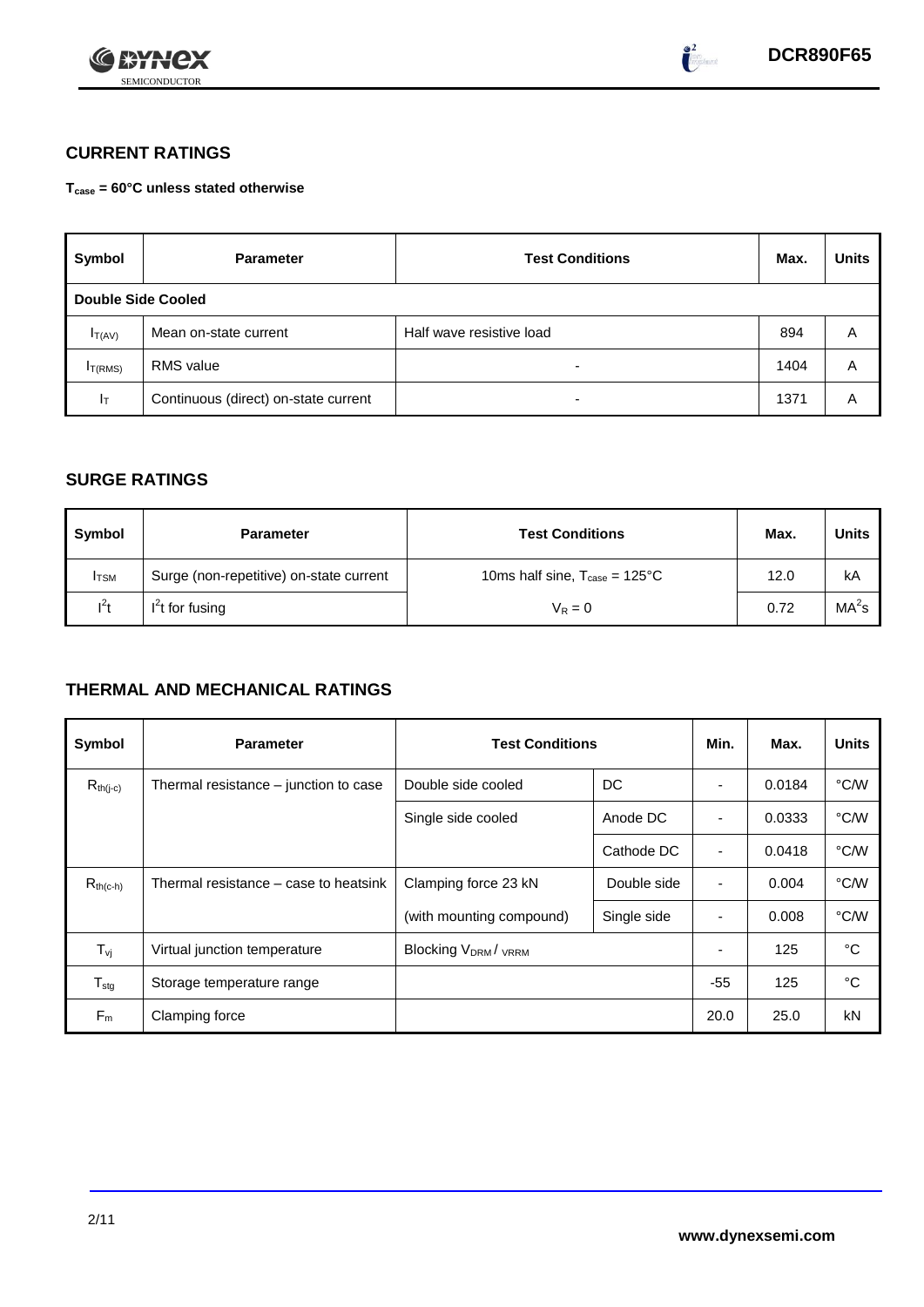

 $\begin{pmatrix} 2 \\ -2 \end{pmatrix}$ 

# **DYNAMIC CHARACTERISTICS**

| Symbol           | <b>Parameter</b>                              | <b>Test Conditions</b>                                                              | Min.                                       | Max.                     | <b>Units</b> |           |
|------------------|-----------------------------------------------|-------------------------------------------------------------------------------------|--------------------------------------------|--------------------------|--------------|-----------|
| <b>IRRM/IDRM</b> | Peak reverse and off-state current            | At $V_{RRM}/V_{DRM}$ , $T_{case} = 125^{\circ}C$                                    |                                            | $\sim$                   | 200          | mA        |
| dV/dt            | Max. linear rate of rise of off-state voltage | To 67% $V_{DRM}$ , T <sub>i</sub> = 125°C, gate open                                |                                            | $\overline{\phantom{a}}$ | 1500         | $V/\mu s$ |
| dl/dt            | Rate of rise of on-state current              | From 67% $V_{DRM}$ to 2x $I_{T(AV)}$                                                | Repetitive 50Hz                            | $\sim$                   | 100          | $A/\mu s$ |
|                  |                                               | Gate source 30V, 10 $\Omega$ ,                                                      | Non-repetitive                             | $\overline{\phantom{a}}$ | 200          | $A/\mu s$ |
|                  |                                               | $t_r$ < 0.5µs, T <sub>i</sub> = 125°C                                               |                                            |                          |              |           |
| $V_{T(TO)}$      | Threshold voltage - Low level                 | 100A to 870A at $T_{\text{case}} = 125^{\circ}$ C                                   |                                            | $\overline{\phantom{a}}$ | 1.000        | $\vee$    |
|                  | Threshold voltage - High level                | 870A to 3000A at $T_{\text{case}} = 125^{\circ}$ C                                  |                                            | $\overline{\phantom{a}}$ | 1.1847       | V         |
| $r_{\text{T}}$   | On-state slope resistance - Low level         | 100A to 870A at $T_{\text{case}} = 125^{\circ}$ C                                   | $\overline{\phantom{a}}$                   | 1.1429                   | $m\Omega$    |           |
|                  | On-state slope resistance - High level        | 870A to 3000A at $T_{\text{case}} = 125^{\circ}C$                                   |                                            | $\overline{\phantom{a}}$ | 0.9472       | $m\Omega$ |
| $t_{\text{qd}}$  | Delay time                                    | $V_D = 67\% V_{DRM}$ , gate source 30V, 10 $\Omega$                                 |                                            | $\blacksquare$           | 3            | μs        |
|                  |                                               | $t_r = 0.5 \mu s$ , $T_i = 25^{\circ}C$                                             |                                            |                          |              |           |
| $t_{q}$          | Turn-off time                                 | $T_i$ = 125°C, $I_{peak}$ = 1000A, $t_p$ = 1000us,<br>$V_R = 100V$ , dl/dt = 5A/µs, |                                            | 600                      | 1000         | μs        |
|                  |                                               | $dV_{DR}/dt = 20V/\mu s$ linear to 2500V                                            |                                            |                          |              |           |
| $I_{RR}$         | Reverse Recovery current                      |                                                                                     | $I_T$ = 1000A, tp = 1000us, $T_i$ = 125°C, |                          | 120          | A         |
| $Q_{\rm S}$      | Stored charge                                 | $dl/dt = -5A/\mu s$ , $V_{\text{Rpeak}} = 100V$                                     |                                            | 2500                     | 4000         | μC        |
| IL.              | Latching current                              | $T_i = 25^{\circ}C$ , $V_D = 5V$                                                    | ÷,                                         | 3                        | A            |           |
| Iн               | Holding current                               | $T_i = 25^{\circ}C$ , $R_{G-K} = \infty$ , $I_{TM} = 500A$ , $I_T = 5A$             |                                            |                          | 300          | mA        |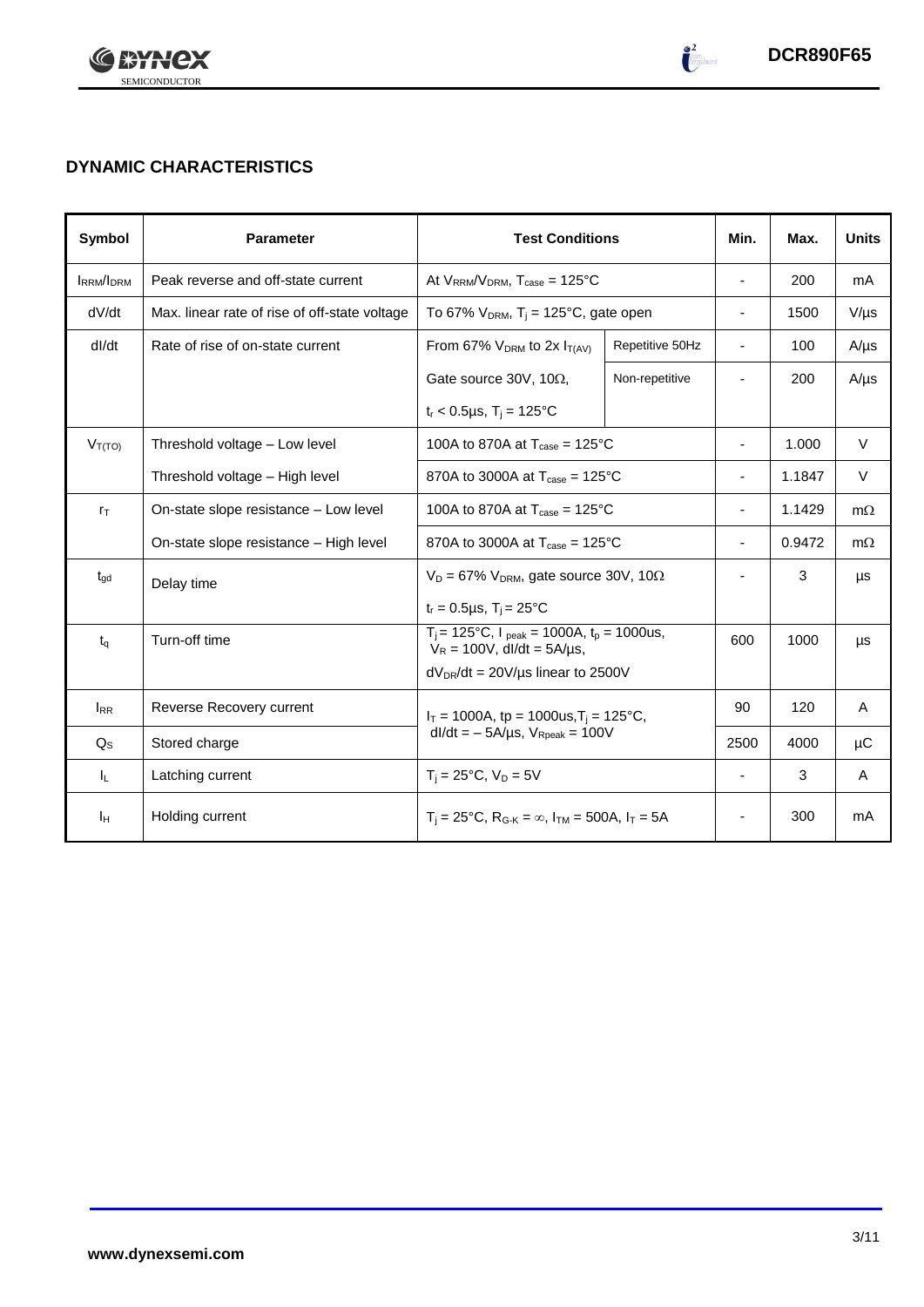

 $\int_{0}^{\infty}$ 

# **GATE TRIGGER CHARACTERISTICS AND RATINGS**

| Symbol          | <b>Parameter</b>         | <b>Test Conditions</b>                       | Max. | <b>Units</b> |
|-----------------|--------------------------|----------------------------------------------|------|--------------|
| V <sub>GT</sub> | Gate trigger voltage     | $V_{DRM} = 5V$ , $T_{case} = 25^{\circ}C$    | 1.5  | V            |
| VGD             | Gate non-trigger voltage | At 50% $V_{DRM}$ , $T_{case} = 125^{\circ}C$ | 0.4  |              |
| Iст             | Gate trigger current     | $V_{DRM}$ = 5V, $T_{case}$ = 25°C            | 350  | mA           |
| <b>I</b> GD     | Gate non-trigger current | At 50% $V_{DRM}$ , $T_{case} = 125^{\circ}C$ | 10   | mA           |

# **CURVES**



## **Fig.2 Maximum & minimum on-state characteristics**

 $V_{TM}$  **EQUATION** Where  $A = 0.874878$  $B = 0.001945$  $V_{TM} = A + B\ln(I_T) + C.I_T + D.\sqrt{I_T}$  C = 0.000808  $D = 0.013372$ these values are valid for  $T_i = 125^{\circ}C$  for  $I_T$  300A to 3500A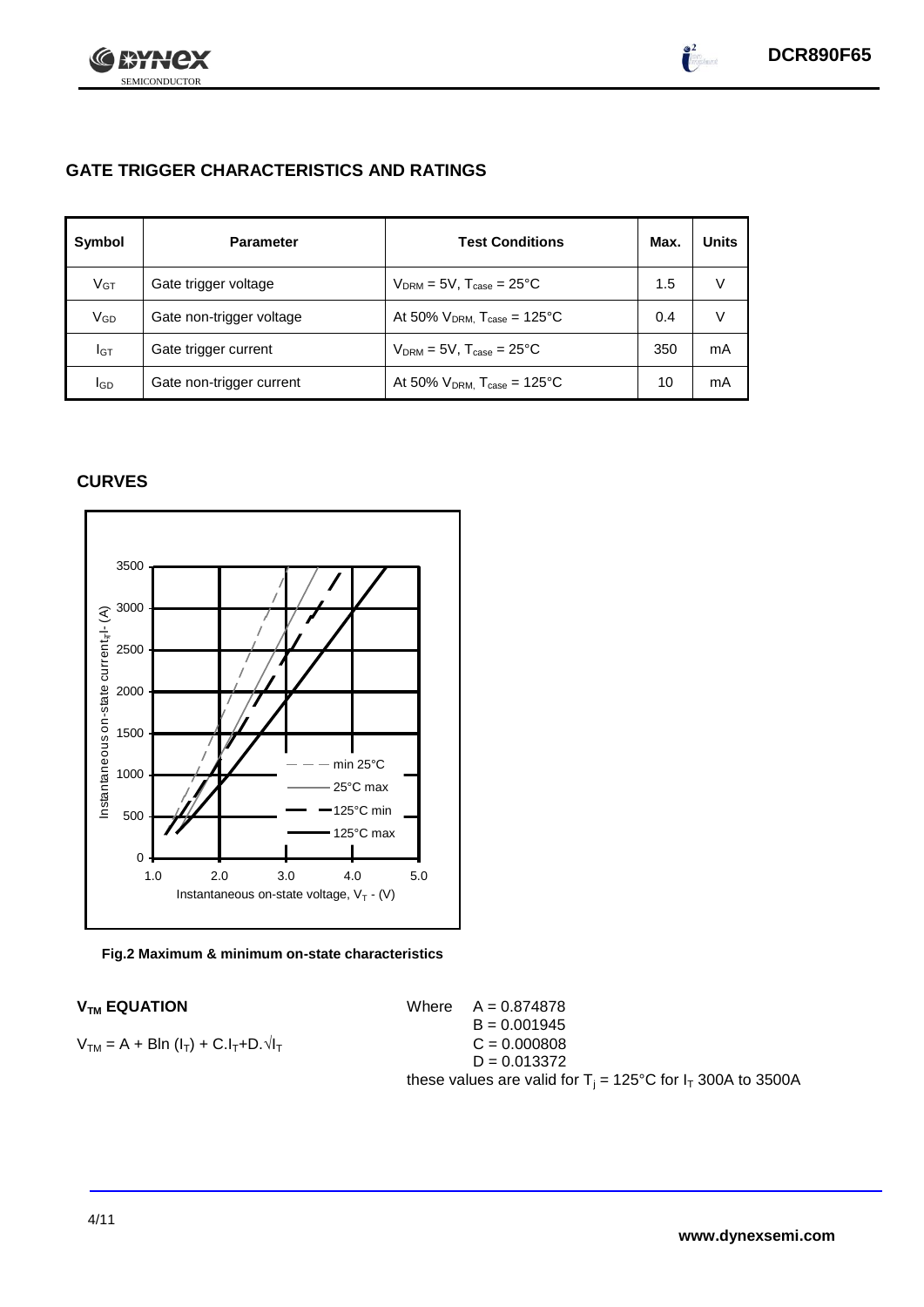

 1000 2000 3000 4000 Mean on-state current,  $I_{T(A\vee)}$  - (A)

**Fig.6 On-state power dissipation – rectangular wave**

**Fig.5 Maximum permissible heatsink temperature, double side cooled – sine wave**

 500 1000 1500 Mean on-state current,  $I_{T(AV)}$  - (A)

**DCR890F65**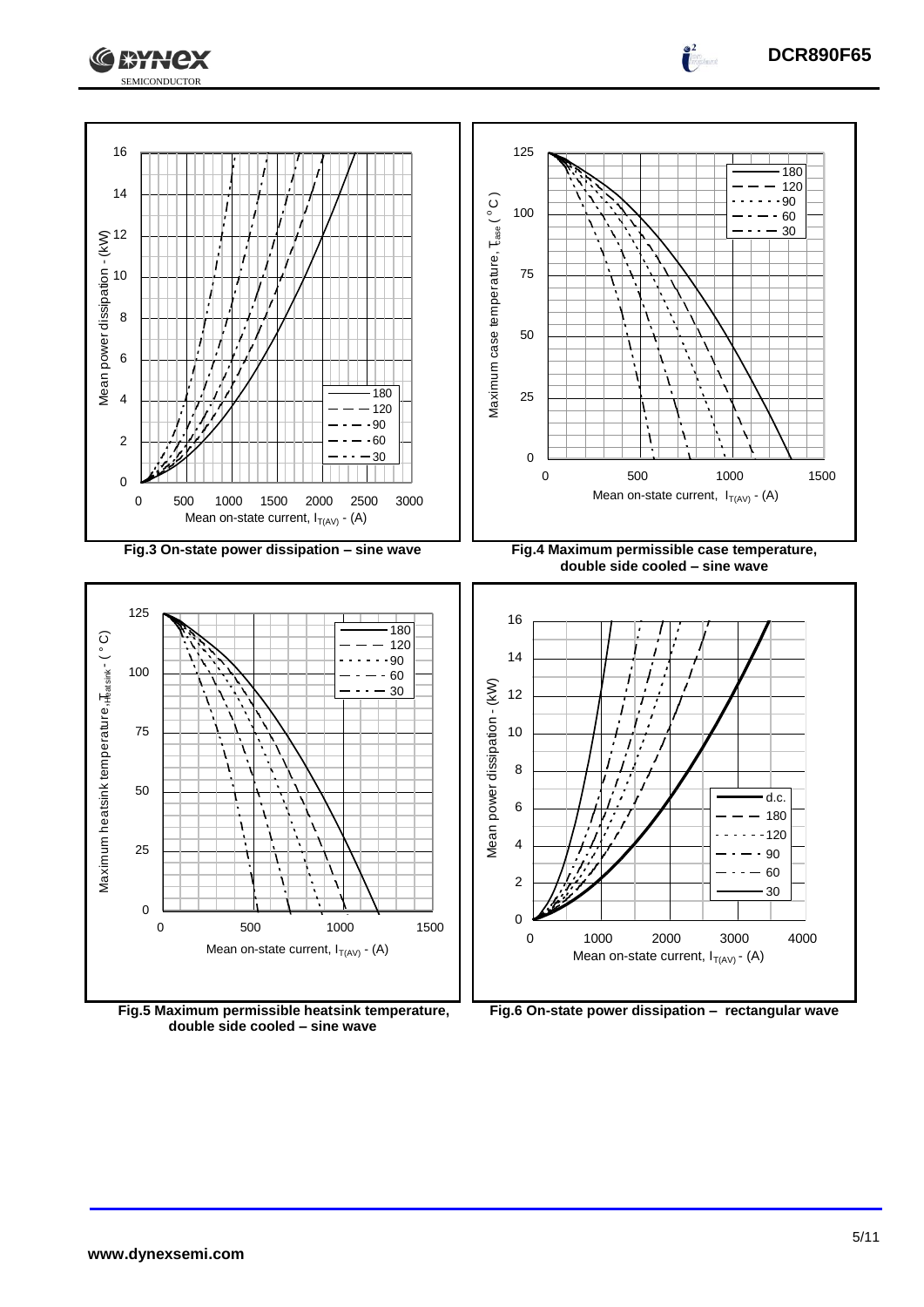





| $R_i$ (°C/kW) |        | 3.8420                                                    | 2.8671                                         |
|---------------|--------|-----------------------------------------------------------|------------------------------------------------|
| $T_i(s)$      | 0.2537 | 0.0614                                                    | 0.0101                                         |
| R. (°C/kW)    |        | 15.5387                                                   | 14.8631                                        |
| $T_i(s)$      |        | 5.0011                                                    | 3.3169                                         |
| $R_i$ (°C/kW) |        | 4.7942                                                    | 8.3643                                         |
| $T_i(s)$      |        | 0.0166                                                    | 0.2255                                         |
|               |        | 7.5608<br>0.6877<br>6.7211<br>0.1910<br>11.5564<br>4.2216 | 4.0772<br>4.6219<br>0.0158<br>8.5810<br>6.0269 |

**DCR890F65**

 $\int_0^2$ 

$$
Z_{th} = \sum_{i=1}^{i=4} [R_i \times (1 - \exp(-T/T_i))]
$$

# **Rth(j-c) Conduction**

4

J.

Tables show the increments of thermal resistance  $R_{th(j-c)}$  when the device operates at conduction angles other than d.c.

|                  | Double side cooling |       |  |     | Anode Side Cooling |                     |  | <b>Cathode Sided Cooling</b> |       |                     |
|------------------|---------------------|-------|--|-----|--------------------|---------------------|--|------------------------------|-------|---------------------|
|                  | $\Delta Z_{th}$ (z) |       |  |     |                    | $\Delta Z_{th}$ (z) |  |                              |       | $\Delta Z_{th}$ (z) |
| $\theta^{\circ}$ | sine.               | rect. |  | A°  | sine.              | rect.               |  | $\theta^{\circ}$             | sine. | rect.               |
| 180              | 3.19                | 2.14  |  | 180 | 2.97               | 2.03                |  | 180                          | 2.95  | 2.02                |
| 120              | 3.72                | 3.10  |  | 120 | 3.43               | 2.89                |  | 120                          | 3.40  | 2.87                |
| 90               | 4.29                | 3.64  |  | 90  | 3.92               | 3.36                |  | 90                           | 3.88  | 3.34                |
| 60               | 4.81                | 4.23  |  | 60  | 4.36               | 3.87                |  | 60                           | 4.31  | 3.84                |
| 30               | 5.22                | 4.88  |  | 30  | 4.69               | 4.41                |  | 30                           | 4.64  | 4.37                |
| 15               | 5.40                | 5.22  |  | 15  | 4.84               | 4.70                |  | 15                           | 4.79  | 4.65                |

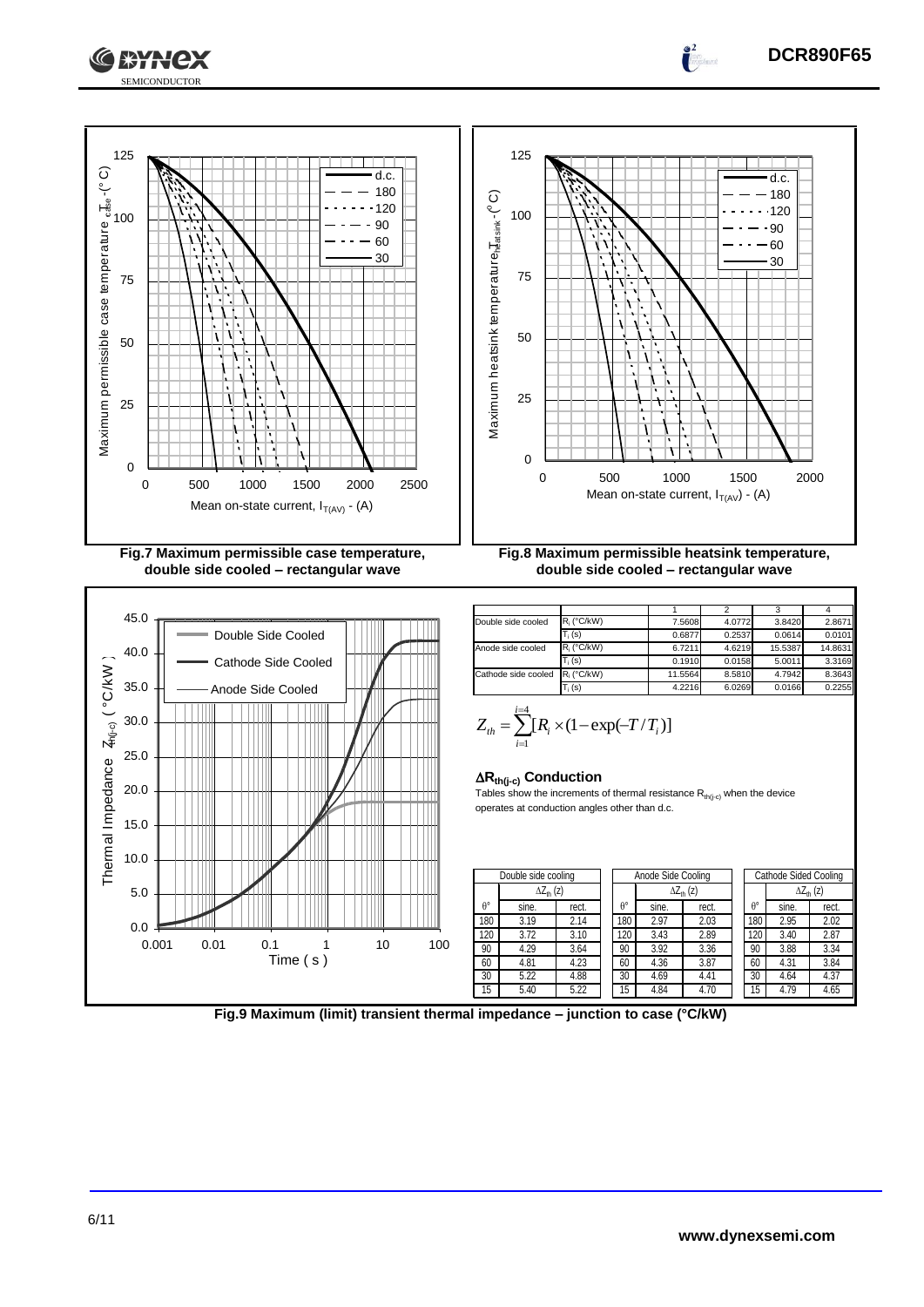





SEMICONDUCTOR

C **\*Hex**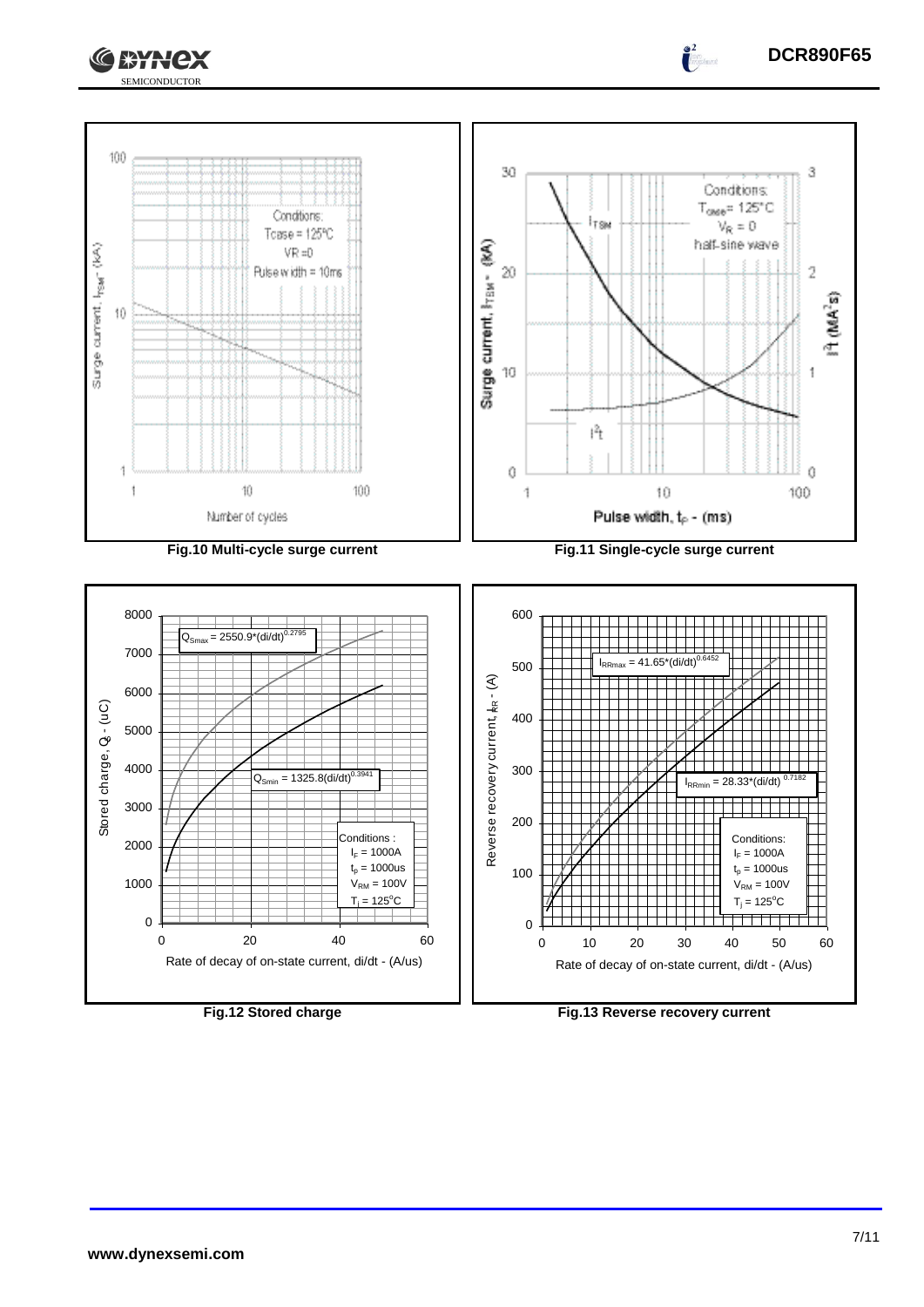



**Fig. 15 Gate characteristics**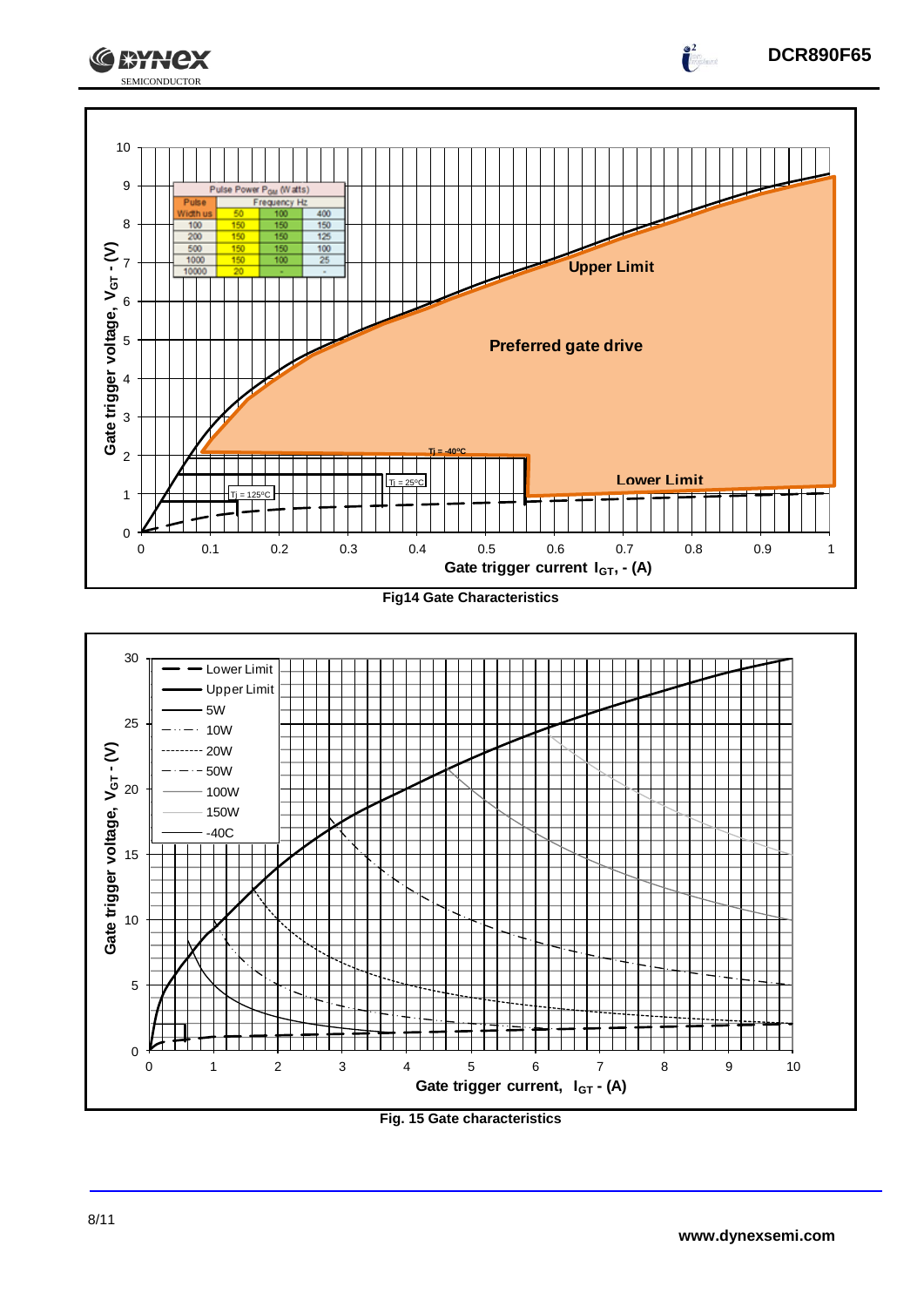



SEMICONDUCTOR

**CEYNEX** 

**www.dynexsemi.com**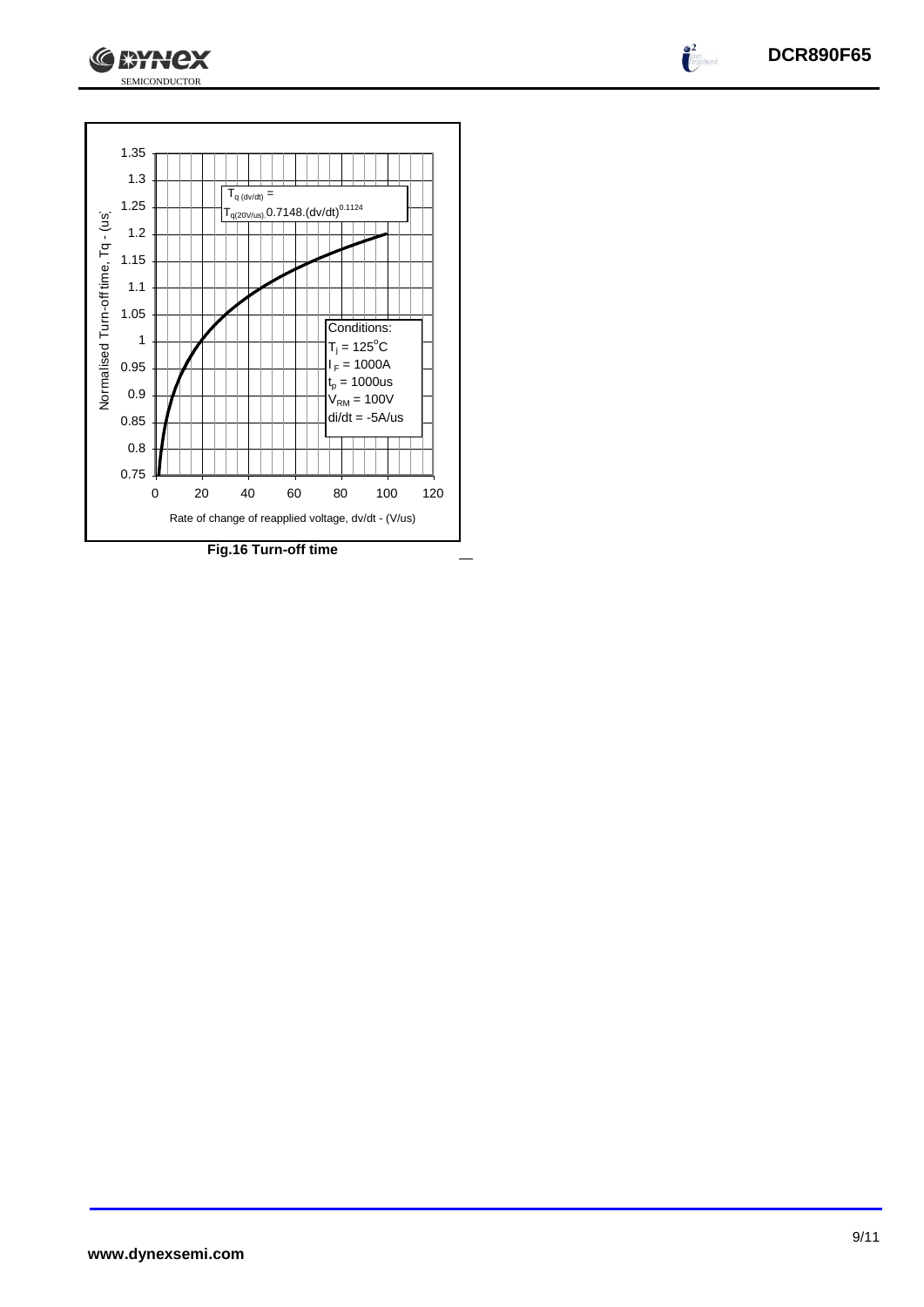

 $\bullet^2$ 

# **PACKAGE DETAILS**

For further package information, please contact Customer Services. All dimensions in mm, unless stated otherwise. DO NOT SCALE.

|                                                                             |                          | Maximum I<br><b>Thickness</b> | Minimum<br><b>Thickness</b> |
|-----------------------------------------------------------------------------|--------------------------|-------------------------------|-----------------------------|
| 3rd ANGLE PROJECTION<br>- <del>(ቀ)</del><br>DO NOT SCALE<br>IF IN DOUBT ASK |                          |                               |                             |
|                                                                             | Device<br>DCR1003SF18    | (mm)<br>26.415                | (mm)<br>25.865              |
| HOLE Ø3.60 X 2.00<br>DEEP (IN BOTH<br>ELECTRODES)                           | DCR1006SF28              | 26.49                         | 25.94                       |
|                                                                             |                          | 26.72                         | 26.17                       |
|                                                                             | DCR1008SF36              | 26.72                         | 26.17                       |
| 20° OFFSET (NOM.)<br>TO GATE TUBE                                           | DCR1050SF42<br>DCR840F48 | 26.84                         | 26.29                       |
|                                                                             | DCR1020F65               | 27.1                          | 26.55                       |
|                                                                             | DCR1274SF18              | 26.415                        | 25.865                      |
|                                                                             | DCR1275SF28              | 26.49                         | 25.94                       |
|                                                                             | DCR1277SF36              | 26.72                         | 26.17                       |
|                                                                             | DCR1279SF48              | 26.84                         | 26.29                       |
| Ø73.0 MAX                                                                   | DCR1830F22               | 26.415                        | 25.865                      |
|                                                                             | DCR1640F28               | 26.49                         | 25.94                       |
| CATHODE<br>Ø47.0 NOM                                                        | DCR1350F42               | 26.72                         | 26.17                       |
|                                                                             | DCR1180F52               | 26.84                         | 26.29                       |
| Ø1.5                                                                        | <b>DCR890F65</b>         | 27.1                          | 26.5                        |
| <b>GATE</b>                                                                 | <b>DCR950F65</b>         | 27.1                          | 26.5                        |
| <b>ANODE</b>                                                                | DCR810F85                | 27.46                         | 26.91                       |
| Ø47.0 NOM                                                                   |                          |                               |                             |
|                                                                             |                          |                               |                             |
| FOR PACKAGE HEIGHT<br><b>SEE TABLE</b>                                      |                          |                               |                             |
|                                                                             |                          |                               |                             |
|                                                                             |                          |                               |                             |
|                                                                             |                          |                               |                             |
| Lead length: 420mm                                                          |                          |                               |                             |
| Lead terminal connector: M4 ring                                            |                          |                               |                             |
|                                                                             |                          |                               |                             |
| Package outline type code: F                                                |                          |                               |                             |
|                                                                             |                          |                               |                             |

**Fig.17 Package outline**